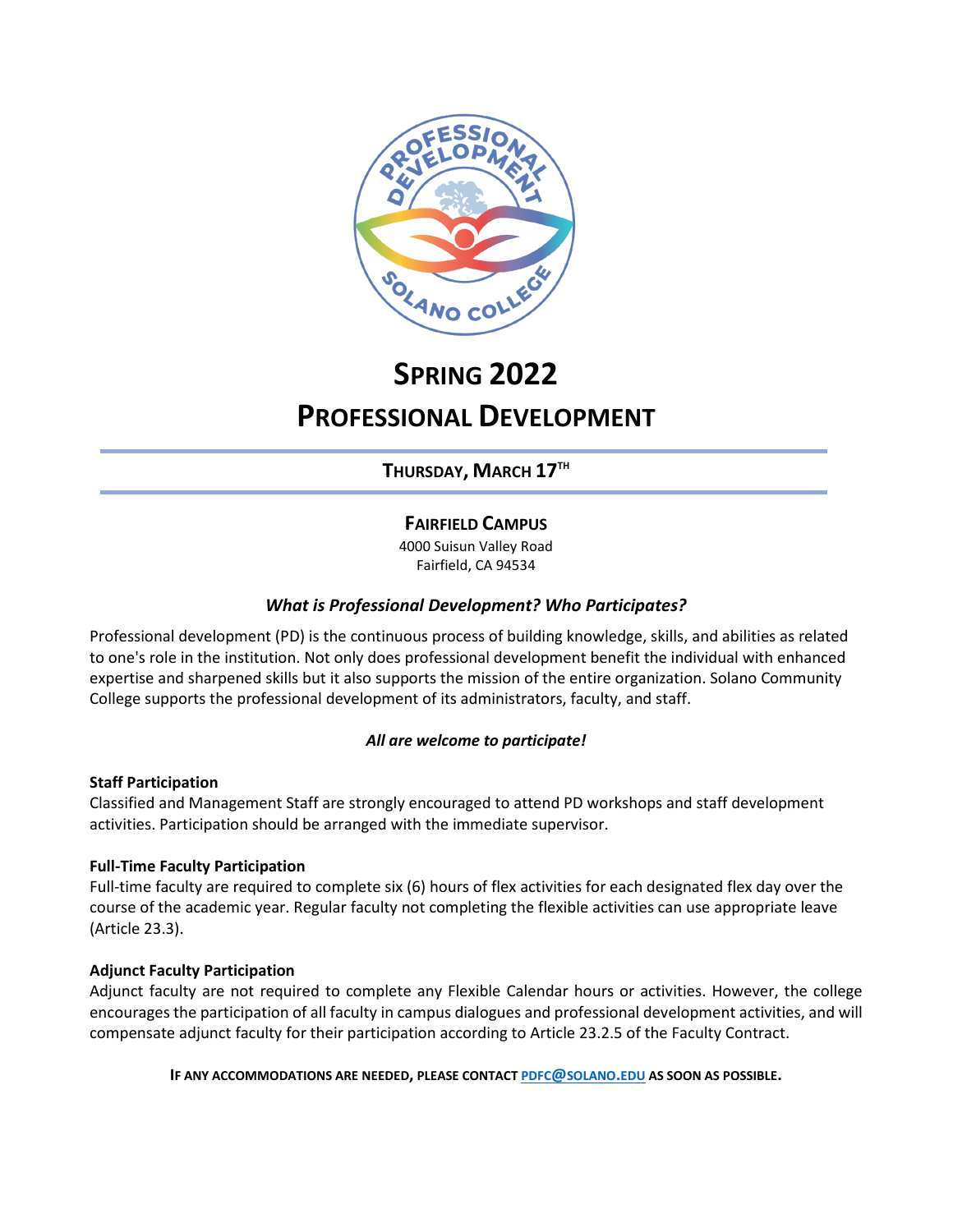| THURSDAY, MARCH 17, 2022 |                                                                                                                                                                                                                                                                                                                                                                                                                                                                                                                                                                                                                                                                                                                                      |  |
|--------------------------|--------------------------------------------------------------------------------------------------------------------------------------------------------------------------------------------------------------------------------------------------------------------------------------------------------------------------------------------------------------------------------------------------------------------------------------------------------------------------------------------------------------------------------------------------------------------------------------------------------------------------------------------------------------------------------------------------------------------------------------|--|
| $9:00$ AM $-10:50$ AM    | The COVID Response: Moving from Trauma to Healing                                                                                                                                                                                                                                                                                                                                                                                                                                                                                                                                                                                                                                                                                    |  |
|                          | <b>Presenter: Reggie Caldwell</b>                                                                                                                                                                                                                                                                                                                                                                                                                                                                                                                                                                                                                                                                                                    |  |
|                          | COVID-19 is having a staggering impact on our health and well-being. Beyond stresses<br>inherent in the illness itself, mass home-confinement directives (e.g., including stay-at-<br>home orders, quarantine, isolation, etc.), and confusing medical information have led to a<br>state of constant ambiguity. A recent review of psychological impacts of the pandemic<br>revealed numerous emotional outcomes including stress, depression, irritability, insomnia,<br>fear, confusion, anger, frustration, boredom, and stigma—which has created numerous<br>changes personally and professionally. Additionally, COVID-19 has revealed the disparities<br>and inequities largely driven by systemic and other forms of racism. |  |
|                          | To help staff manage the stressors of the pandemic, an interactive series of trainings<br>provides an opportunity to share concerns as well as to create a plan that, if implemented,<br>will help them heal through the pandemic.                                                                                                                                                                                                                                                                                                                                                                                                                                                                                                   |  |
| $9:00$ AM $-9:50$ AM     | <b>Credit For Prior Learning: What Faculty Need to Know</b>                                                                                                                                                                                                                                                                                                                                                                                                                                                                                                                                                                                                                                                                          |  |
|                          | <b>Presenter: David Williams &amp; Members of the Curriculum Committee</b>                                                                                                                                                                                                                                                                                                                                                                                                                                                                                                                                                                                                                                                           |  |
|                          | Credit for Prior Learning is an opportunity for students - or potential students - to move<br>quicker to completion by allowing them to apply previous learning to their academic<br>progress. Faculty have purview over the assessment and acceptance of prior learning.<br>Come learn about your role in this student-centered process.                                                                                                                                                                                                                                                                                                                                                                                            |  |
| $10:00$ AM $- 10:50$ AM  | <b>ASTC Updates</b>                                                                                                                                                                                                                                                                                                                                                                                                                                                                                                                                                                                                                                                                                                                  |  |
|                          | Presenters: Lauren Taylor-Hill, Gema Leon, and/or Nedra Park                                                                                                                                                                                                                                                                                                                                                                                                                                                                                                                                                                                                                                                                         |  |
|                          | Come on by for an update on the shape and form of your Academic Success and Tutoring<br>Center. Are we tutoring face-to-face yet? Are we in our new space? What subjects do our<br>tutors cover, and for which are we still actively hiring? Will Lauren ever get "We Don't Talk<br>About Bruno" out of her head? Inquiring minds want to know!                                                                                                                                                                                                                                                                                                                                                                                      |  |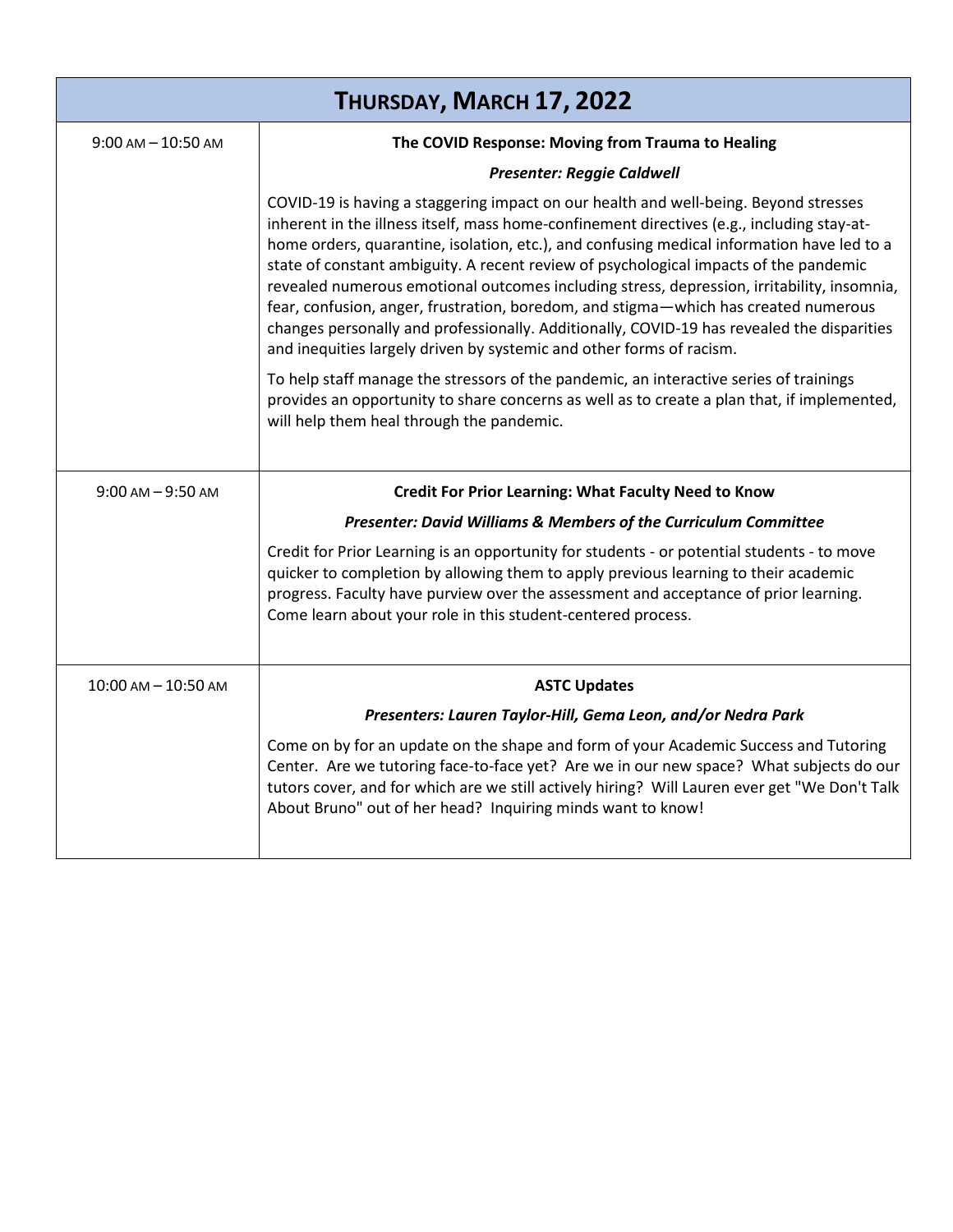| THURSDAY, MARCH 17, 2022 |                                                                                                                                                                                                                                                                                                                                                                                                                                                                                                   |  |
|--------------------------|---------------------------------------------------------------------------------------------------------------------------------------------------------------------------------------------------------------------------------------------------------------------------------------------------------------------------------------------------------------------------------------------------------------------------------------------------------------------------------------------------|--|
| $11:00$ AM $- 11:50$ AM  | <b>Get to Know DSP</b>                                                                                                                                                                                                                                                                                                                                                                                                                                                                            |  |
|                          | <b>Presenters: Tracy Schneider and Candace Roe</b>                                                                                                                                                                                                                                                                                                                                                                                                                                                |  |
|                          | Ever wonder how DSP counselors match students with disabilities to their<br>accommodations? Want some help adapting assignments or assessments to fit a student<br>with a disability? Itching to find out how the whole process of becoming a DSP student<br>works? Candace and I will be here to present some basic information and answer any<br>questions you have about the Disabilities Services Program.                                                                                    |  |
| $11:00$ AM $- 11:50$ AM  | <b>Canvas Studio for Beginners</b>                                                                                                                                                                                                                                                                                                                                                                                                                                                                |  |
|                          | Presenter: John D. Perez                                                                                                                                                                                                                                                                                                                                                                                                                                                                          |  |
|                          | This course is designed for faculty who wish to incorporate video in their Canvas shells.<br>This course will be slow paced and review what Studio is, how the application works,<br>creating folders, organizing content. The course will include a demonstration on creating a<br>welcome video along with embedding videos within assignments and discussion boards.                                                                                                                           |  |
| 12:00 PM - 12:50 PM      | <b>Professional Development System Open House</b>                                                                                                                                                                                                                                                                                                                                                                                                                                                 |  |
|                          | <b>Presenter: Michelle Smith</b>                                                                                                                                                                                                                                                                                                                                                                                                                                                                  |  |
|                          | Comments or suggestions for our new Professional Development system? Bring 'em here!                                                                                                                                                                                                                                                                                                                                                                                                              |  |
| $1:00$ PM $-1:50$ PM     | <b>Canvas Studio for Intermediate Users</b>                                                                                                                                                                                                                                                                                                                                                                                                                                                       |  |
|                          | Presenter: John D. Perez                                                                                                                                                                                                                                                                                                                                                                                                                                                                          |  |
|                          | This course is designed for users who have basic computer skills and understand what<br>Canvas Studio is. The course will cover captioning for accuracy, screen capture,<br>embedding videos within Canvas pages, welcome videos and module orientation. All are<br>welcome to attend, however, it is strongly advised to attend the Canvas Studio basics<br>course prior to attending this session. This course will offer best practices and provide an<br>opportunity to share visual content. |  |
| $1:00$ PM $- 2:20$ PM    | On Campus in 2022: A Student Perspective                                                                                                                                                                                                                                                                                                                                                                                                                                                          |  |
|                          | <b>Presenters: Josh Scott and Lauren Taylor-Hill</b>                                                                                                                                                                                                                                                                                                                                                                                                                                              |  |
|                          | Come join a panel of students who are attending in-person classes this semester. They'll<br>share their experiences in the classroom: what they've appreciated, what's frustrated<br>them, and why they chose to take in-person classes this semester. They'll share what we<br>(as a school and teachers) have done to support them this semester, and what they hope<br>to see going forward as we (re)build an in-person, student-centered campus culture.                                     |  |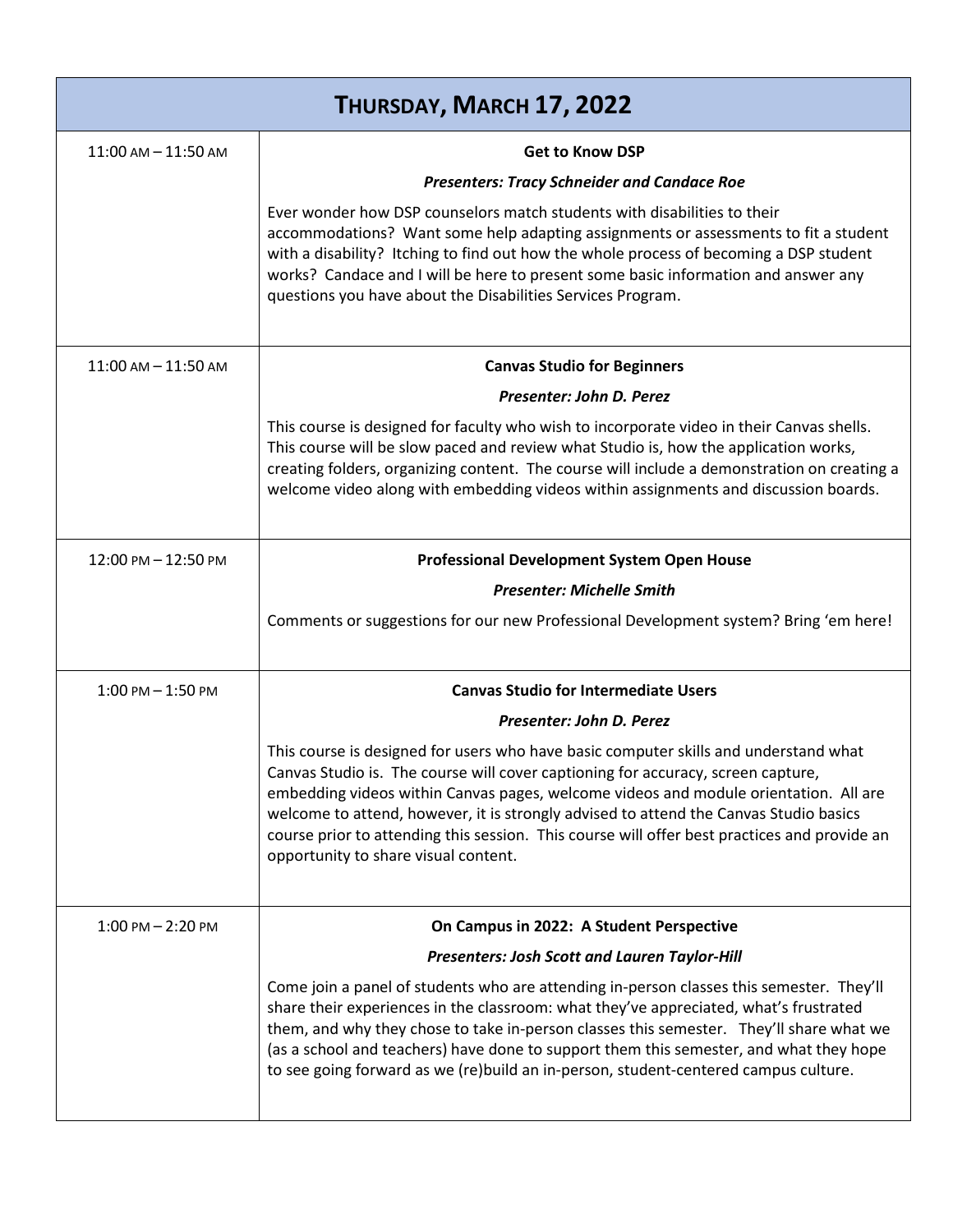| THURSDAY, MARCH 17, 2022 |                                                                                                                                                                                                                                                                                                                                                                                                                                                                                                                                             |  |
|--------------------------|---------------------------------------------------------------------------------------------------------------------------------------------------------------------------------------------------------------------------------------------------------------------------------------------------------------------------------------------------------------------------------------------------------------------------------------------------------------------------------------------------------------------------------------------|--|
| $1:00$ PM $- 2:20$ PM    | Fiscal Questions - Paystubs, Reimbursements, Etc.                                                                                                                                                                                                                                                                                                                                                                                                                                                                                           |  |
|                          | Presenters: Shannon Beckham; Virginia Bender; Edith Sanchez                                                                                                                                                                                                                                                                                                                                                                                                                                                                                 |  |
|                          | An opportunity for faculty (and possibly staff) to review basics and ask questions relating<br>to the Fiscal Services Office topics; paystub, timelines, reimbursements, purchasing items<br>for their functional area, and so much more!                                                                                                                                                                                                                                                                                                   |  |
| $1:30$ PM $-3:00$ PM     | Your Retirement Application and Beyond – For members ready to apply for retirement                                                                                                                                                                                                                                                                                                                                                                                                                                                          |  |
|                          | <b>Presenter: CalPERS</b>                                                                                                                                                                                                                                                                                                                                                                                                                                                                                                                   |  |
|                          | If you've completed the Planning Your Retirement class and are ready to fill out your<br>retirement application, then this class is for you. You'll be guided through completing your<br>application. This class provides important post-retirement information, such as how to<br>ensure you receive your first check on time, how to change direct deposit, tax withholdings<br>and lump sum beneficiary information after retirement. We will also cover continuation of<br>employer contracted CalPERS health benefits into retirement. |  |
| $2:00$ PM $- 2:50$ PM    | Improve your Course Design with Canva!                                                                                                                                                                                                                                                                                                                                                                                                                                                                                                      |  |
|                          | <b>Presenter: Camilo Irizarry</b>                                                                                                                                                                                                                                                                                                                                                                                                                                                                                                           |  |
|                          | Canva allows faculty the opportunity to get creative in their course design. This powerful<br>tool increases faculty presence by enabling them to create banners, icons, buttons, and<br>much more for your course site! These enhanced course graphics are a key component to<br>student engagement and will help to separate your course from others. This session will<br>explore the many creative options while also providing step-by-step instructions on how to<br>use Canva.                                                       |  |
| $2:30$ PM $-3:20$ PM     | Adjunct Workshop: How to Maximize Your Paycheck                                                                                                                                                                                                                                                                                                                                                                                                                                                                                             |  |
|                          | Presenters: Wini Hunton-Chan; Pam Muick; Rachel Aptekar; Renee Hamlin                                                                                                                                                                                                                                                                                                                                                                                                                                                                       |  |
|                          | As adjuncts, there are several paid opportunities beyond our assigned teaching<br>responsibilities. In this workshop, we will go over pay for SLOs, office hours, FLEX and<br>more. We will also review the process for submitting paperwork in order to be paid for<br>each of these activities.                                                                                                                                                                                                                                           |  |
| $2:30$ PM $-3:50$ PM     | Professional Development/Flexible Calendar Committee Meeting                                                                                                                                                                                                                                                                                                                                                                                                                                                                                |  |
|                          | <b>Presenter: Michelle Smith</b>                                                                                                                                                                                                                                                                                                                                                                                                                                                                                                            |  |